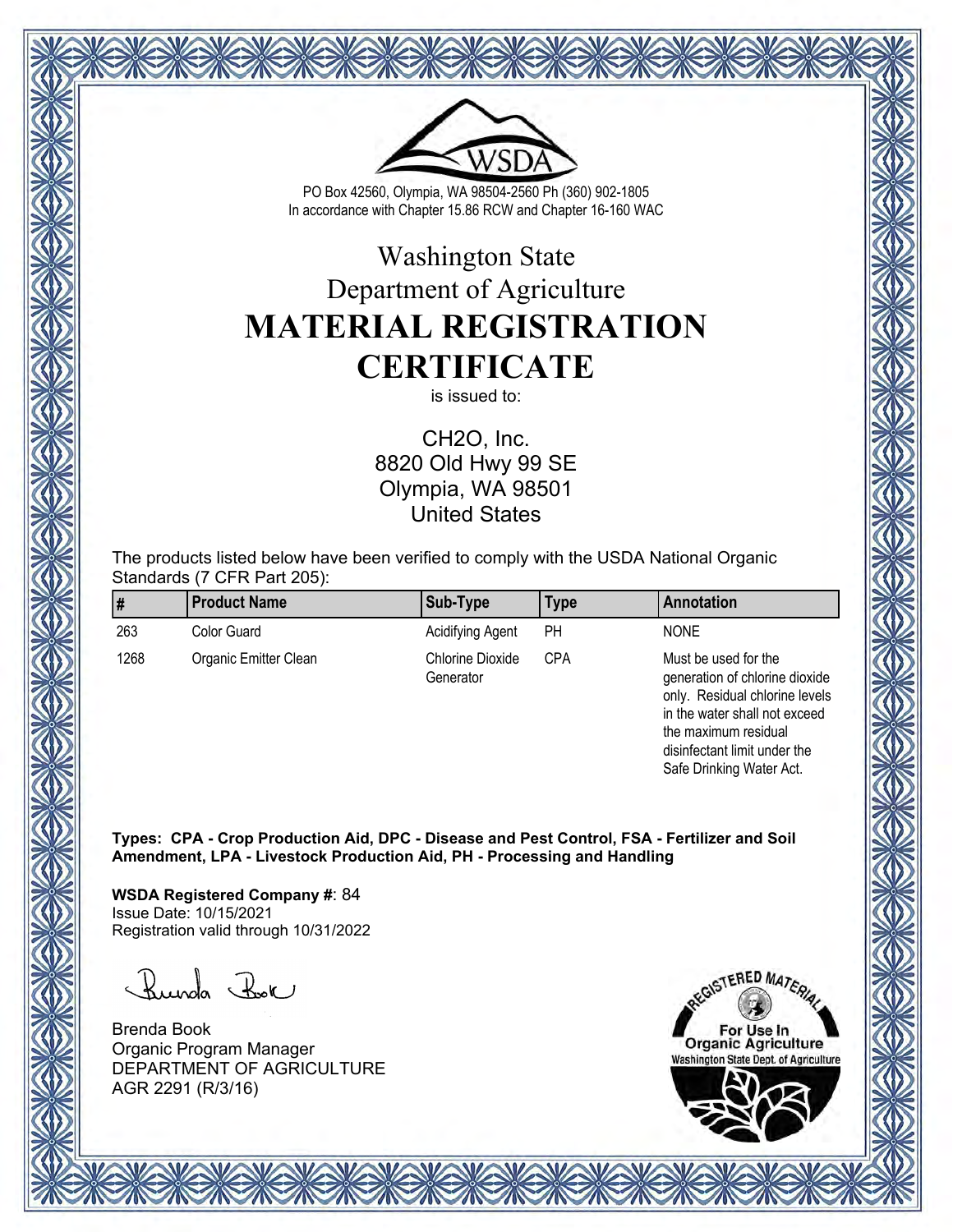

# Washington State Department of Agriculture **MATERIAL REGISTRATION CERTIFICATE**

is issued to:

CH2O, Inc. 8820 Old Hwy 99 SE Olympia, WA 98501 United States

The products listed below have been verified to comply with the USDA National Organic Standards (7 CFR Part 205):

| ∦    | <b>Product Name</b> | Sub-Type                             | Type | Annotation                                                                                                                |
|------|---------------------|--------------------------------------|------|---------------------------------------------------------------------------------------------------------------------------|
| 1355 | IVR-SAN 7.5         | <b>Chlorine Dioxide</b><br>Generator | PН   | Must be used for the<br>generation of chlorine dioxide<br>only. Residual chlorine levels<br>in the water shall not exceed |

**Types: CPA - Crop Production Aid, DPC - Disease and Pest Control, FSA - Fertilizer and Soil Amendment, LPA - Livestock Production Aid, PH - Processing and Handling**

**WSDA Registered Company #**: 84 Issue Date: 10/15/2021 Registration valid through 10/31/2022

Runda Rok

Brenda Book Organic Program Manager DEPARTMENT OF AGRICULTURE AGR 2291 (R/3/16)

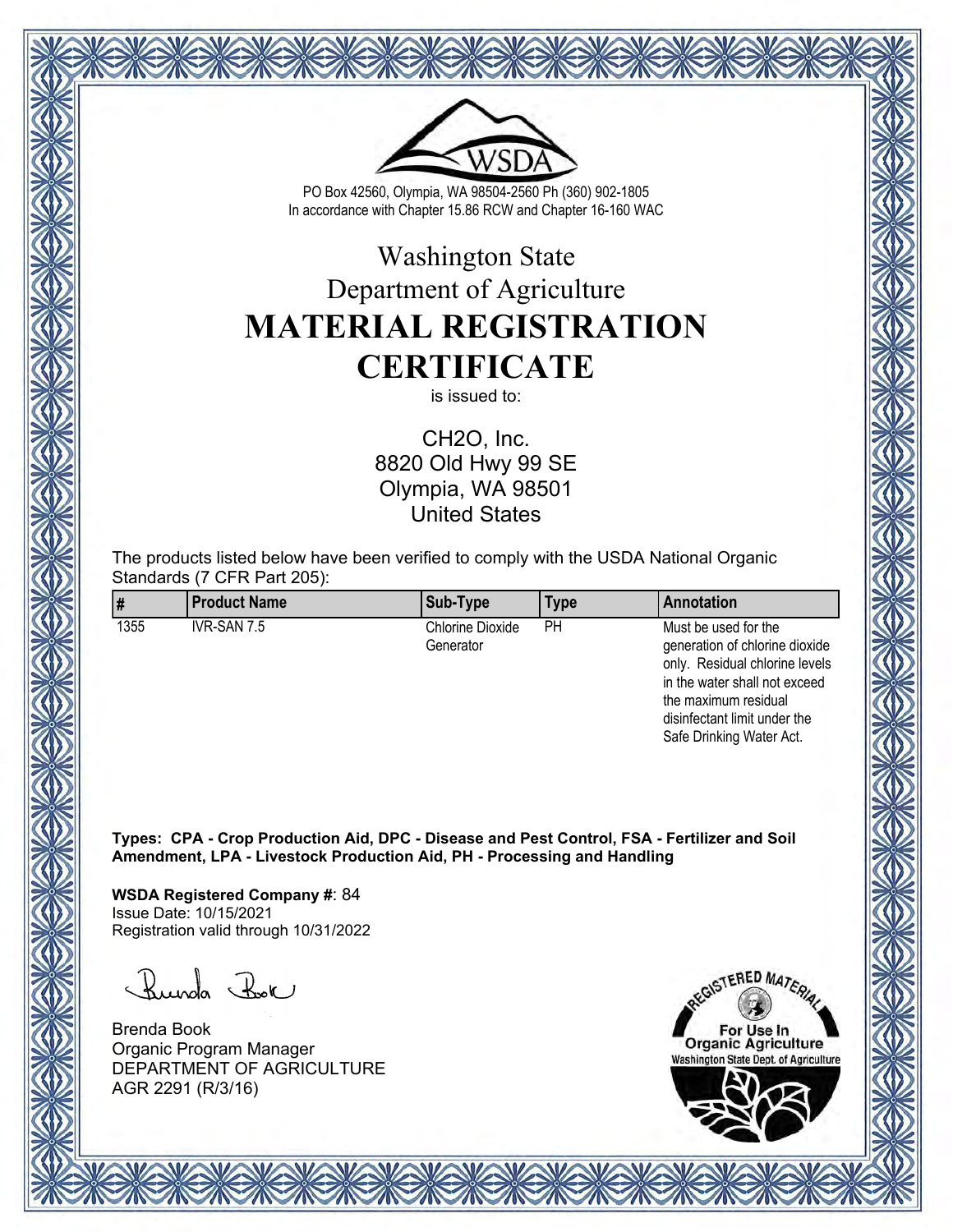

# Washington State Department of Agriculture **MATERIAL REGISTRATION CERTIFICATE**

is issued to:

CH2O, Inc. 8820 Old Hwy 99 SE Olympia, WA 98501 United States

The products listed below have been verified to comply with the USDA National Organic Standards (7 CFR Part 205):

|      | <b>Product Name</b> | Sub-Type                             | Type | <b>Annotation</b>                                                                                                                                 |
|------|---------------------|--------------------------------------|------|---------------------------------------------------------------------------------------------------------------------------------------------------|
| 1363 | Agua-Clear 15       | <b>Chlorine Dioxide</b><br>Generator | CPA  | Must be used for the<br>generation of chlorine dioxide<br>only. Residual chlorine levels<br>in the water shall not exceed<br>the maximum residual |

**Types: CPA - Crop Production Aid, DPC - Disease and Pest Control, FSA - Fertilizer and Soil Amendment, LPA - Livestock Production Aid, PH - Processing and Handling**

**WSDA Registered Company #**: 84 Issue Date: 10/15/2021 Registration valid through 10/31/2022

Runda Rok

Brenda Book Organic Program Manager DEPARTMENT OF AGRICULTURE AGR 2291 (R/3/16)



disinfectant limit under the Safe Drinking Water Act.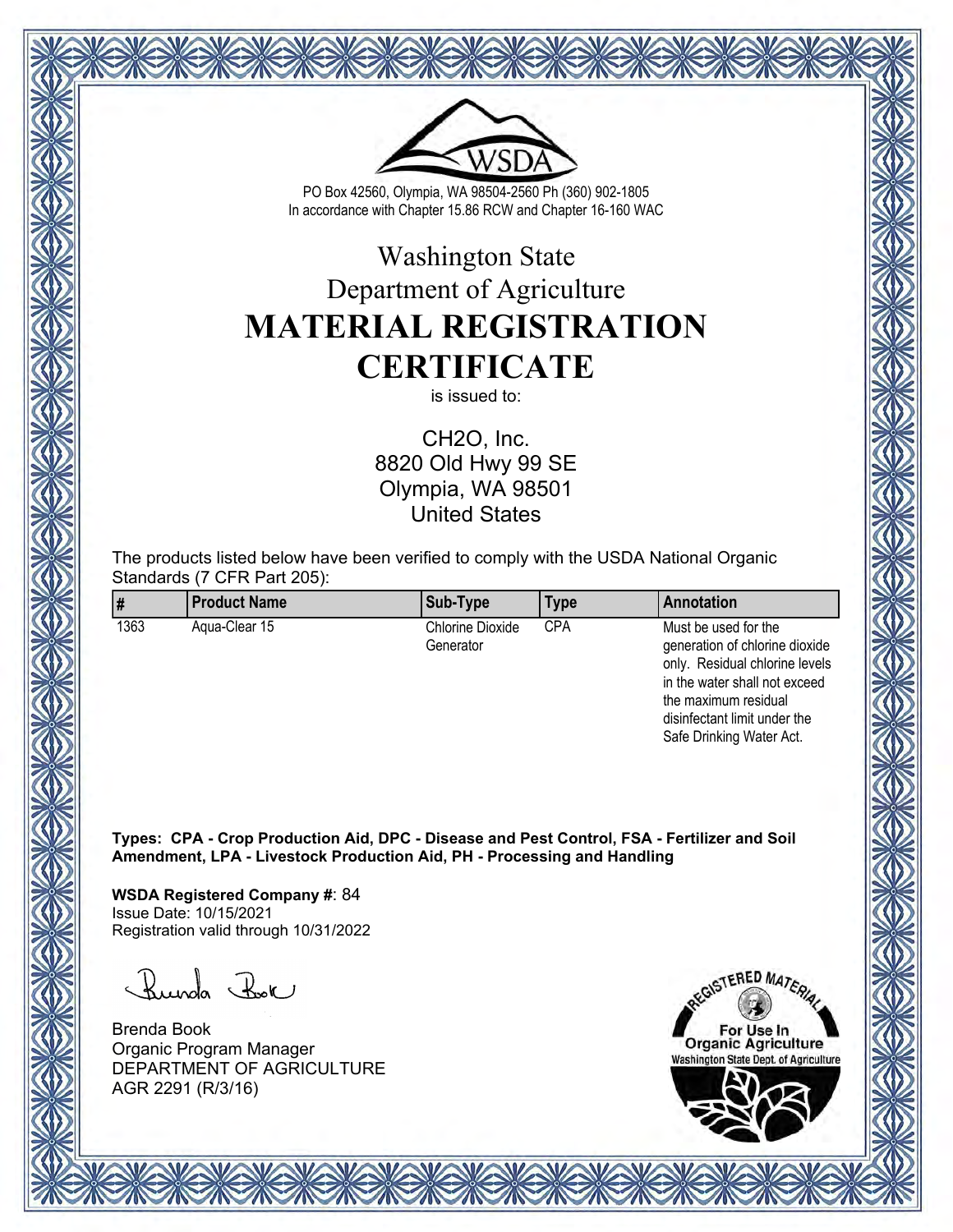

# Washington State Department of Agriculture **MATERIAL REGISTRATION CERTIFICATE**

is issued to:

CH2O, Inc. 8820 Old Hwy 99 SE Olympia, WA 98501 United States

The products listed below have been verified to comply with the USDA National Organic Standards (7 CFR Part 205):

|      | <b>Product Name</b> | Sub-Type                             | Type | <b>Annotation</b>                                                                                                                                 |
|------|---------------------|--------------------------------------|------|---------------------------------------------------------------------------------------------------------------------------------------------------|
| 1887 | Clean Finish        | <b>Chlorine Dioxide</b><br>Generator | PН   | Must be used for the<br>generation of chlorine dioxide<br>only. Residual chlorine levels<br>in the water shall not exceed<br>the maximum residual |

**Types: CPA - Crop Production Aid, DPC - Disease and Pest Control, FSA - Fertilizer and Soil Amendment, LPA - Livestock Production Aid, PH - Processing and Handling**

**WSDA Registered Company #**: 84 Issue Date: 10/15/2021 Registration valid through 10/31/2022

Runda Rok

Brenda Book Organic Program Manager DEPARTMENT OF AGRICULTURE AGR 2291 (R/3/16)



disinfectant limit under the Safe Drinking Water Act.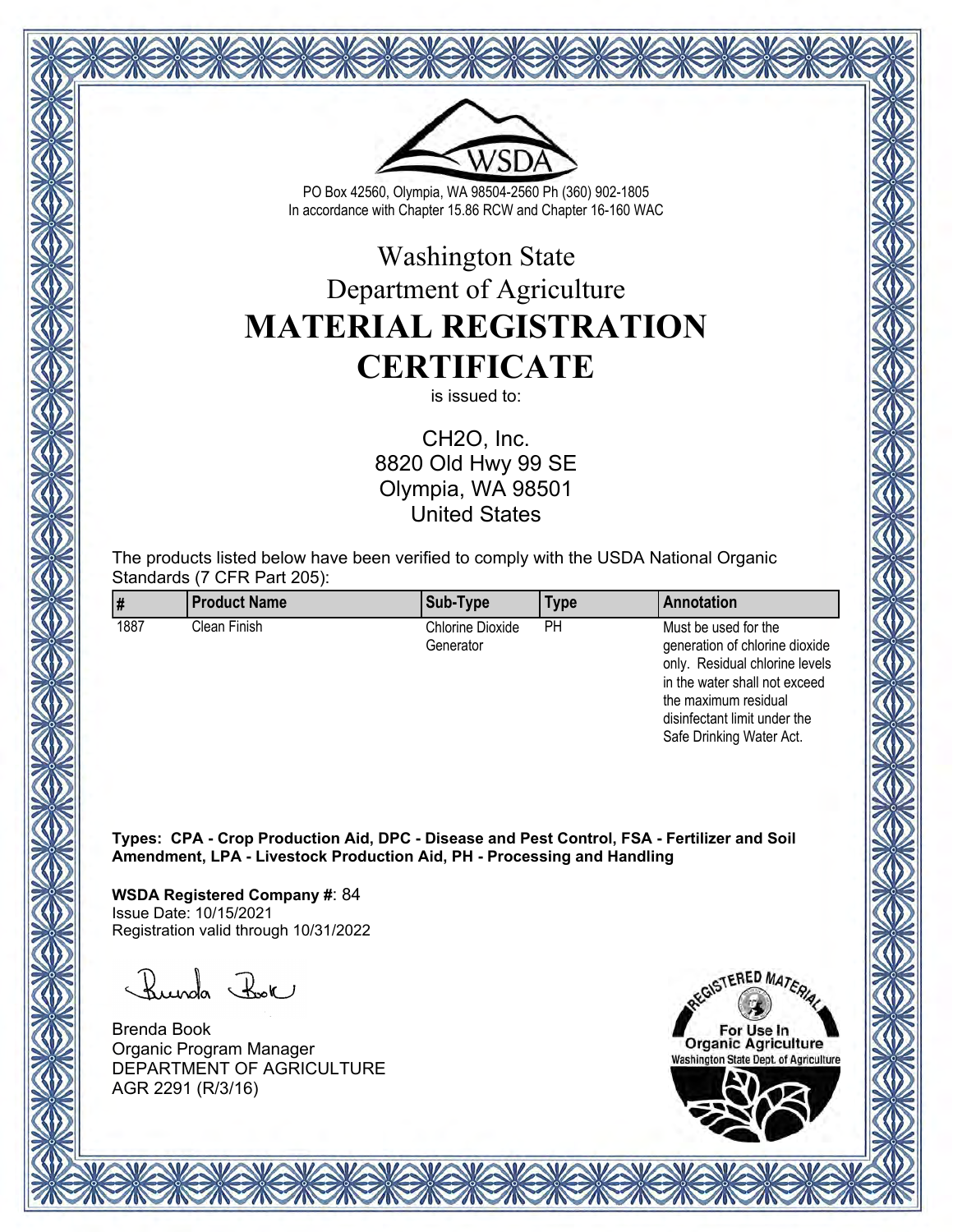

# Washington State Department of Agriculture **MATERIAL REGISTRATION CERTIFICATE**

is issued to:

CH2O, Inc. 8820 Old Hwy 99 SE Olympia, WA 98501 United States

The products listed below have been verified to comply with the USDA National Organic Standards (7 CFR Part 205):

|      | <b>Product Name</b> | Sub-Type                             | Type | Annotation                                                                                                                |
|------|---------------------|--------------------------------------|------|---------------------------------------------------------------------------------------------------------------------------|
| 2034 | Activator H         | <b>Chlorine Dioxide</b><br>Activator | PН   | Must be used for the<br>generation of chlorine dioxide<br>only. Residual chlorine levels<br>in the water shall not exceed |

**Types: CPA - Crop Production Aid, DPC - Disease and Pest Control, FSA - Fertilizer and Soil Amendment, LPA - Livestock Production Aid, PH - Processing and Handling**

**WSDA Registered Company #**: 84 Issue Date: 10/15/2021 Registration valid through 10/31/2022

Runda Rok

Brenda Book Organic Program Manager DEPARTMENT OF AGRICULTURE AGR 2291 (R/3/16)

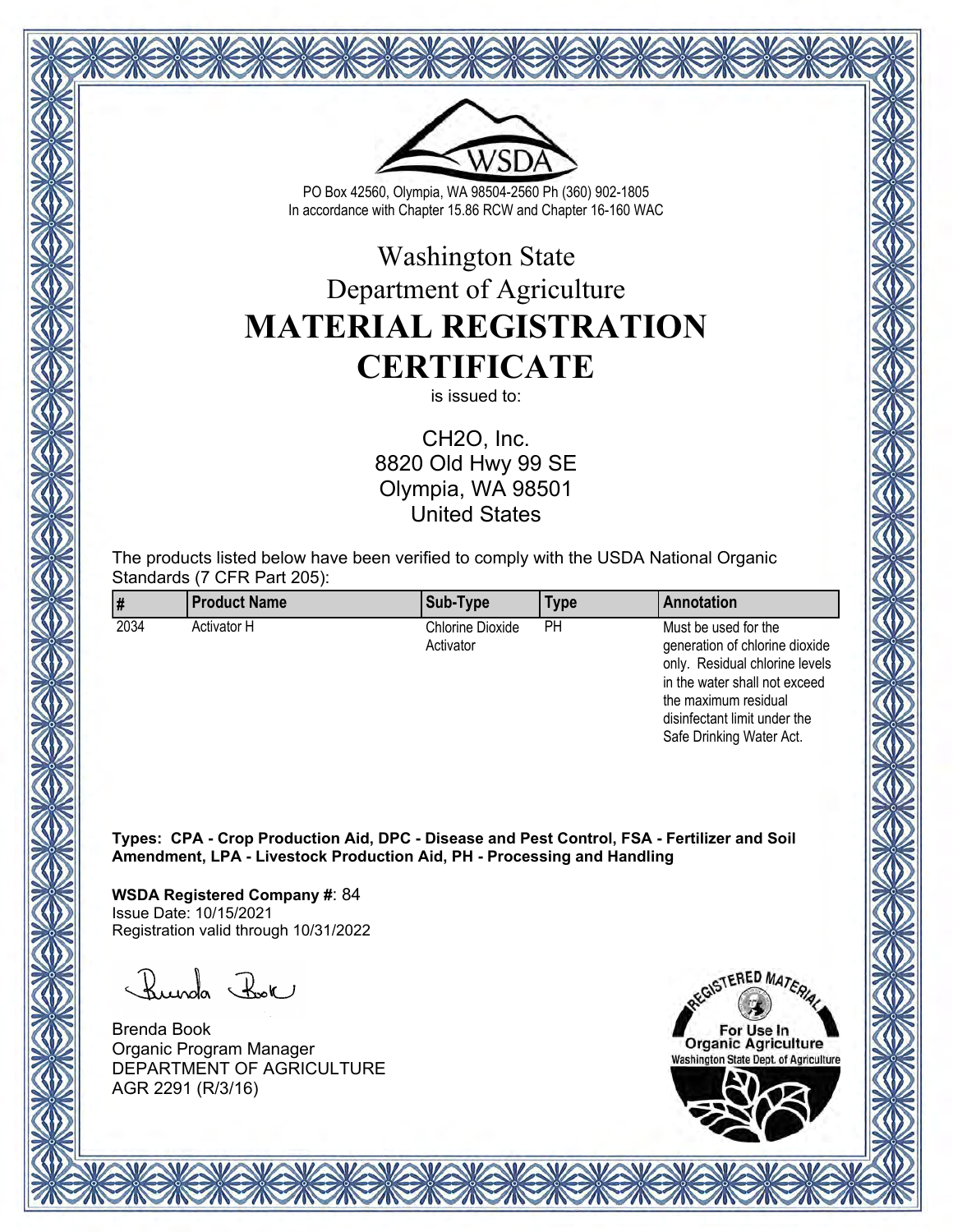

# Washington State Department of Agriculture **MATERIAL REGISTRATION CERTIFICATE**

is issued to:

CH2O, Inc. 8820 Old Hwy 99 SE Olympia, WA 98501 United States

The products listed below have been verified to comply with the USDA National Organic Standards (7 CFR Part 205):

| 1#   | <b>Product Name</b> | Sub-Type                             | Type | Annotation                                                                                                                |
|------|---------------------|--------------------------------------|------|---------------------------------------------------------------------------------------------------------------------------|
| 2216 | <b>Activator CH</b> | <b>Chlorine Dioxide</b><br>Activator | PН   | Must be used for the<br>generation of chlorine dioxide<br>only. Residual chlorine levels<br>in the water shall not exceed |

**Types: CPA - Crop Production Aid, DPC - Disease and Pest Control, FSA - Fertilizer and Soil Amendment, LPA - Livestock Production Aid, PH - Processing and Handling**

**WSDA Registered Company #**: 84 Issue Date: 10/15/2021 Registration valid through 10/31/2022

Runda Rok

Brenda Book Organic Program Manager DEPARTMENT OF AGRICULTURE AGR 2291 (R/3/16)

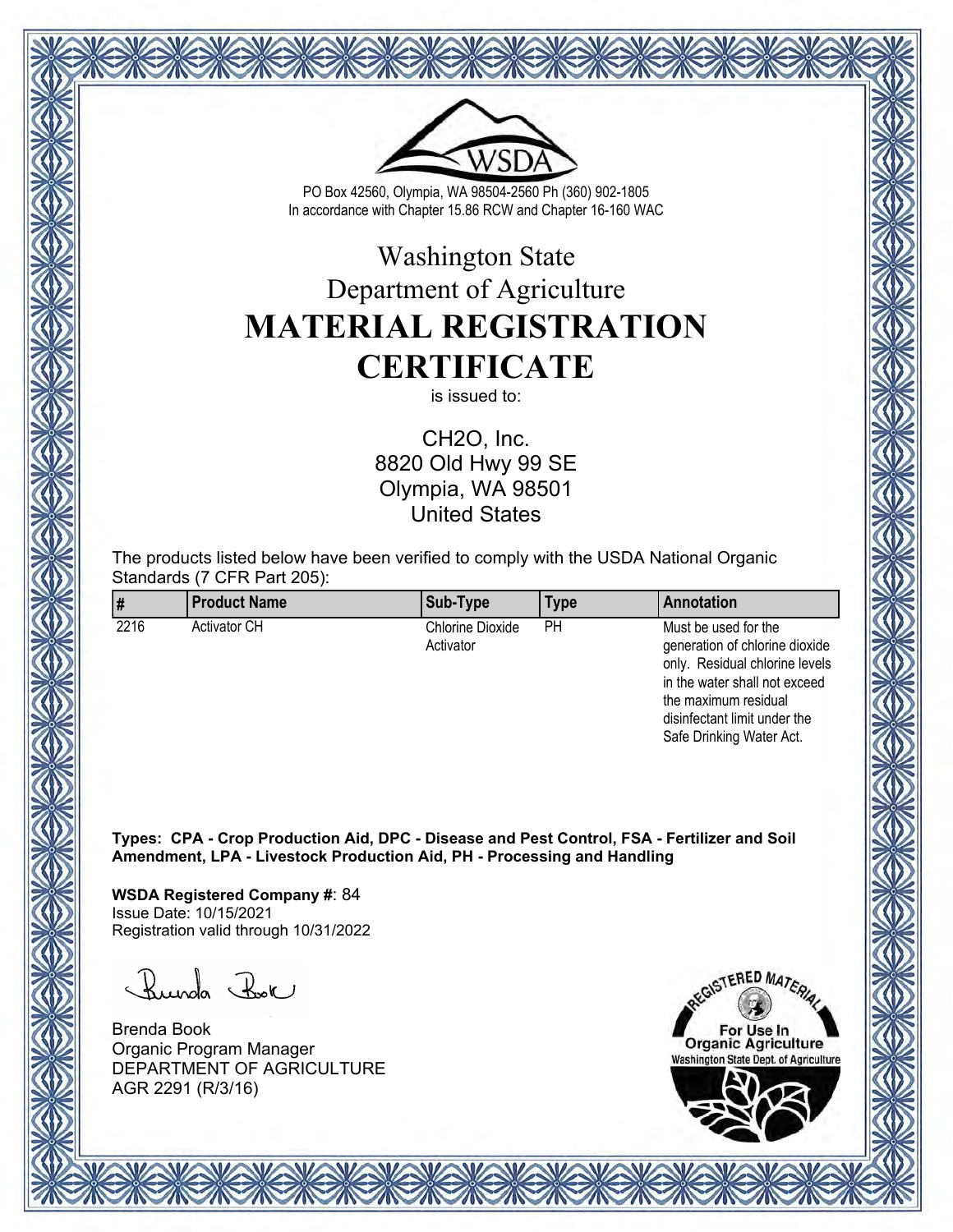

# Washington State Department of Agriculture **MATERIAL REGISTRATION CERTIFICATE**

is issued to:

CH2O, Inc. 8820 Old Hwy 99 SE Olympia, WA 98501 United States

The products listed below have been verified to comply with the USDA National Organic Standards (7 CFR Part 205):

| ∥#   | <b>Product Name</b> | Sub-Type                             | Type | Annotation                                                                                                                |
|------|---------------------|--------------------------------------|------|---------------------------------------------------------------------------------------------------------------------------|
| 2381 | Adiuvant H          | <b>Chlorine Dioxide</b><br>Activator | PН   | Must be used for the<br>generation of chlorine dioxide<br>only. Residual chlorine levels<br>in the water shall not exceed |

**Types: CPA - Crop Production Aid, DPC - Disease and Pest Control, FSA - Fertilizer and Soil Amendment, LPA - Livestock Production Aid, PH - Processing and Handling**

**WSDA Registered Company #**: 84 Issue Date: 10/15/2021 Registration valid through 10/31/2022

Runda Rok

Brenda Book Organic Program Manager DEPARTMENT OF AGRICULTURE AGR 2291 (R/3/16)

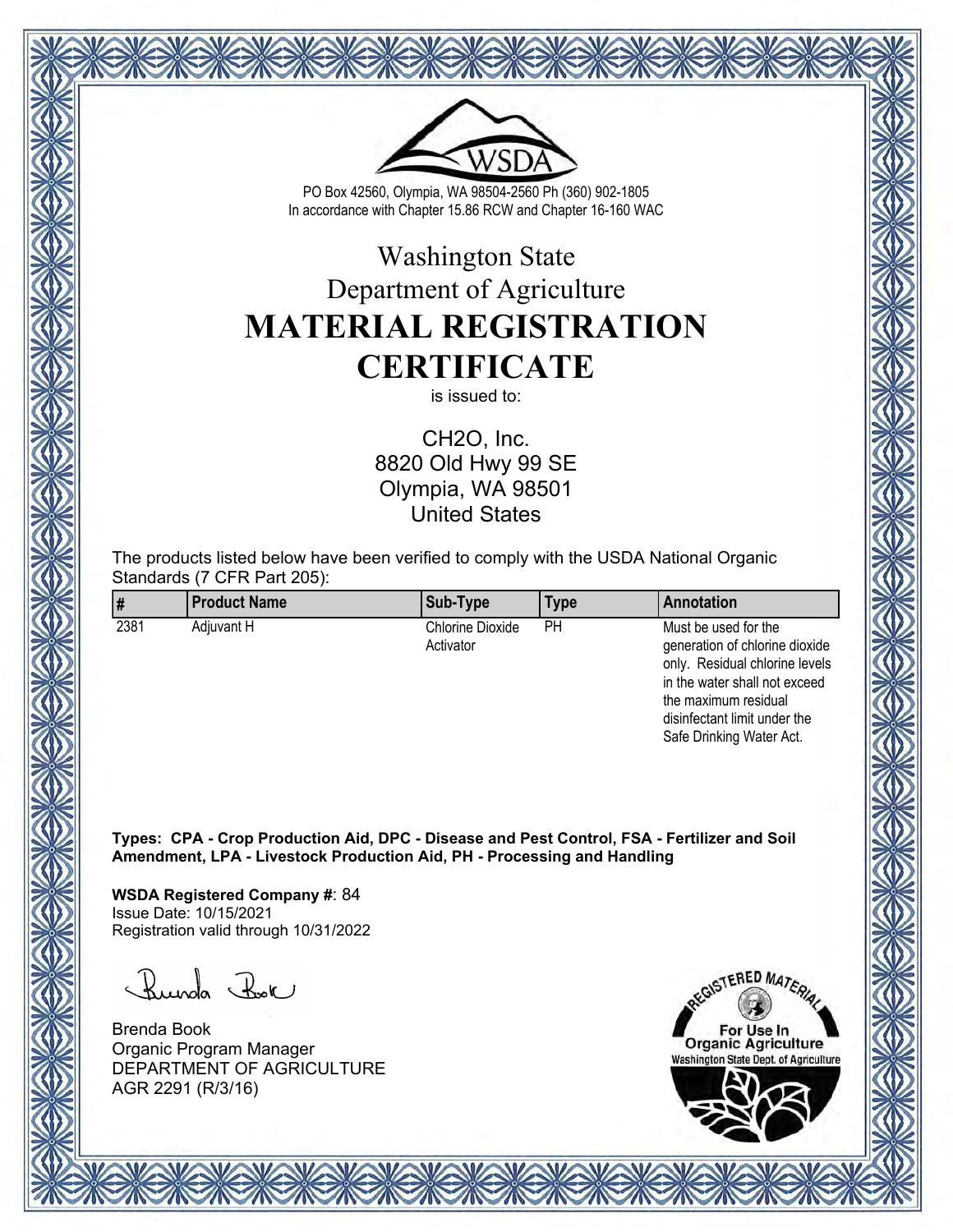

# Washington State Department of Agriculture **MATERIAL REGISTRATION CERTIFICATE**

is issued to:

CH2O, Inc. 8820 Old Hwy 99 SE Olympia, WA 98501 United States

The products listed below have been verified to comply with the USDA National Organic Standards (7 CFR Part 205):

| ∥#   | <b>Product Name</b> | Sub-Type                      | Type | Annotation                                                                                                                |
|------|---------------------|-------------------------------|------|---------------------------------------------------------------------------------------------------------------------------|
| 2382 | <b>Adiuvant CH</b>  | Chlorine Dioxide<br>Activator | PН   | Must be used for the<br>generation of chlorine dioxide<br>only. Residual chlorine levels<br>in the water shall not exceed |

**Types: CPA - Crop Production Aid, DPC - Disease and Pest Control, FSA - Fertilizer and Soil Amendment, LPA - Livestock Production Aid, PH - Processing and Handling**

**WSDA Registered Company #**: 84 Issue Date: 10/15/2021 Registration valid through 10/31/2022

Runda Rok

Brenda Book Organic Program Manager DEPARTMENT OF AGRICULTURE AGR 2291 (R/3/16)

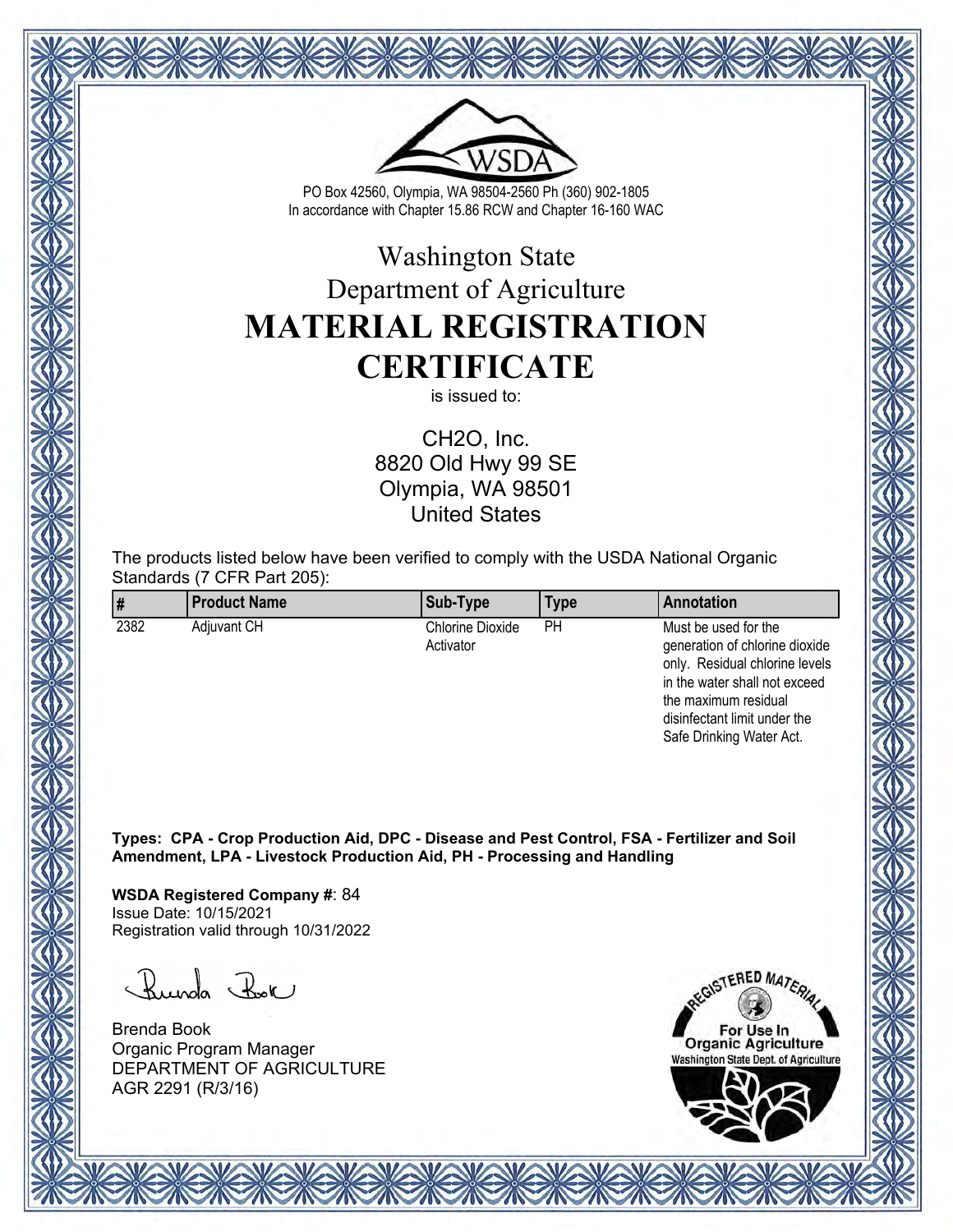

# Washington State Department of Agriculture **MATERIAL REGISTRATION CERTIFICATE**

is issued to:

CH2O, Inc. 8820 Old Hwy 99 SE Olympia, WA 98501 United States

The products listed below have been verified to comply with the USDA National Organic Standards (7 CFR Part 205):

|      | <b>Product Name</b>        | Sub-Type                 | Type       | Annotation                                                                                                                                                                                                    |
|------|----------------------------|--------------------------|------------|---------------------------------------------------------------------------------------------------------------------------------------------------------------------------------------------------------------|
| 2402 | Organic Emitter Clean Plus | <b>Chlorine Material</b> | <b>CPA</b> | Must be used for the<br>generation of chlorine dioxide<br>only. Residual chlorine levels<br>in the water shall not exceed<br>the maximum residual<br>disinfectant limit under the<br>Safe Drinking Water Act. |

**Types: CPA - Crop Production Aid, DPC - Disease and Pest Control, FSA - Fertilizer and Soil Amendment, LPA - Livestock Production Aid, PH - Processing and Handling**

**WSDA Registered Company #**: 84 Issue Date: 10/15/2021 Registration valid through 10/31/2022

Runda Rok

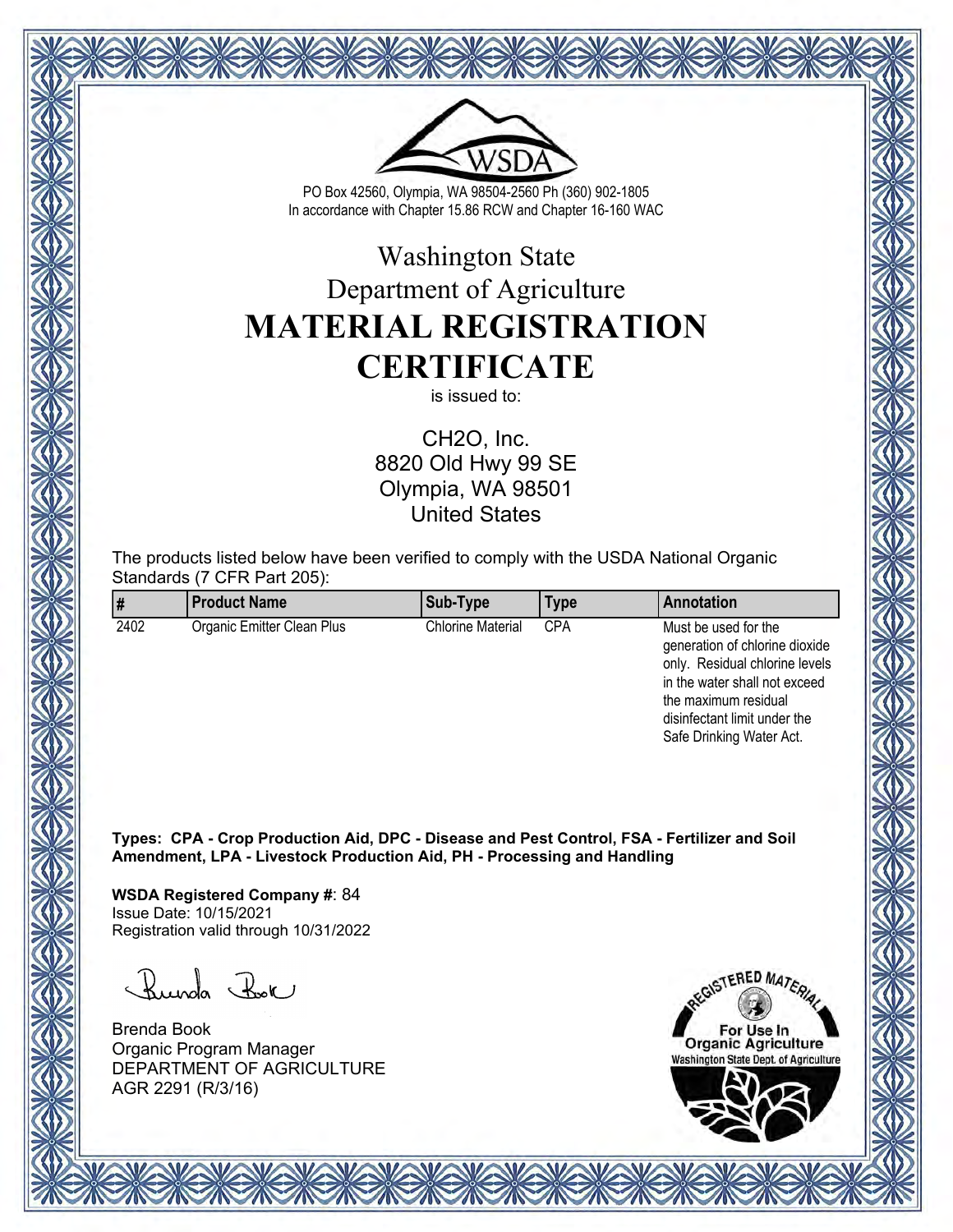

# Washington State Department of Agriculture **MATERIAL REGISTRATION CERTIFICATE**

is issued to:

CH2O, Inc. 8820 Old Hwy 99 SE Olympia, WA 98501 United States

The products listed below have been verified to comply with the USDA National Organic Standards (7 CFR Part 205):

| ∥#   | <b>Product Name</b> | Sub-Type                      | Type | Annotation                                                                                                                |
|------|---------------------|-------------------------------|------|---------------------------------------------------------------------------------------------------------------------------|
| 2480 | <b>Adiuvant HW</b>  | Chlorine Dioxide<br>Activator | PН   | Must be used for the<br>generation of chlorine dioxide<br>only. Residual chlorine levels<br>in the water shall not exceed |

**Types: CPA - Crop Production Aid, DPC - Disease and Pest Control, FSA - Fertilizer and Soil Amendment, LPA - Livestock Production Aid, PH - Processing and Handling**

**WSDA Registered Company #**: 84 Issue Date: 10/15/2021 Registration valid through 10/31/2022

Runda Rok

Brenda Book Organic Program Manager DEPARTMENT OF AGRICULTURE AGR 2291 (R/3/16)

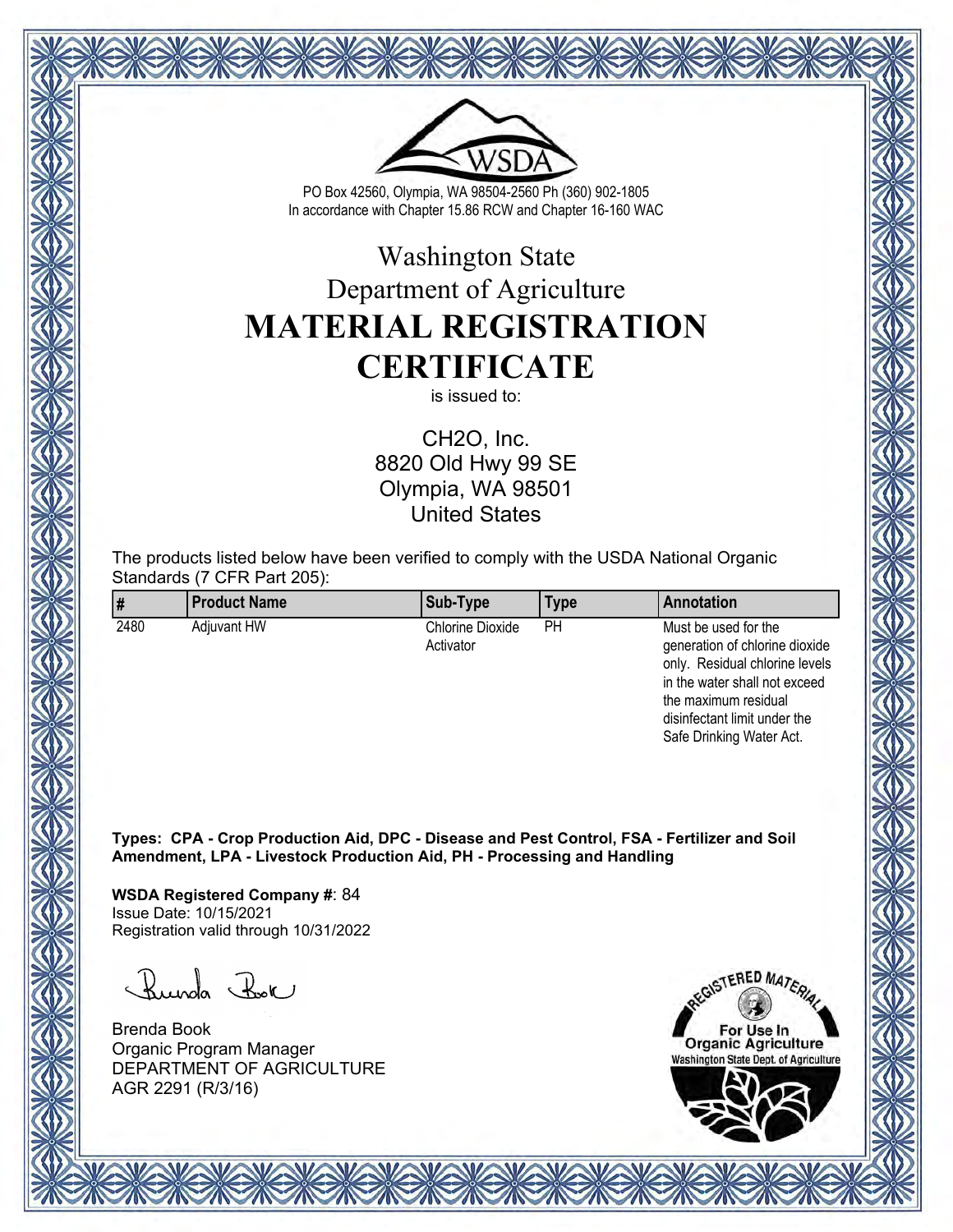

# Washington State Department of Agriculture **MATERIAL REGISTRATION CERTIFICATE**

is issued to:

CH2O, Inc. 8820 Old Hwy 99 SE Olympia, WA 98501 United States

The products listed below have been verified to comply with the USDA National Organic Standards (7 CFR Part 205):

|      | <b>Product Name</b> | Sub-Type       | Type       | Annotation                                                                                   |
|------|---------------------|----------------|------------|----------------------------------------------------------------------------------------------|
| 2745 | SANI-PAC            | Peracetic Acid | <b>DPC</b> | For use in disinfecting<br>equipment, seed, and<br>asexually propagated planting<br>material |
| 2954 | Organic pH-D        | Spray Adjuvant | <b>CPA</b> | <b>NONE</b>                                                                                  |

**Types: CPA - Crop Production Aid, DPC - Disease and Pest Control, FSA - Fertilizer and Soil Amendment, LPA - Livestock Production Aid, PH - Processing and Handling**

**WSDA Registered Company #**: 84 Issue Date: 10/15/2021 Registration valid through 10/31/2022

Runda Rok

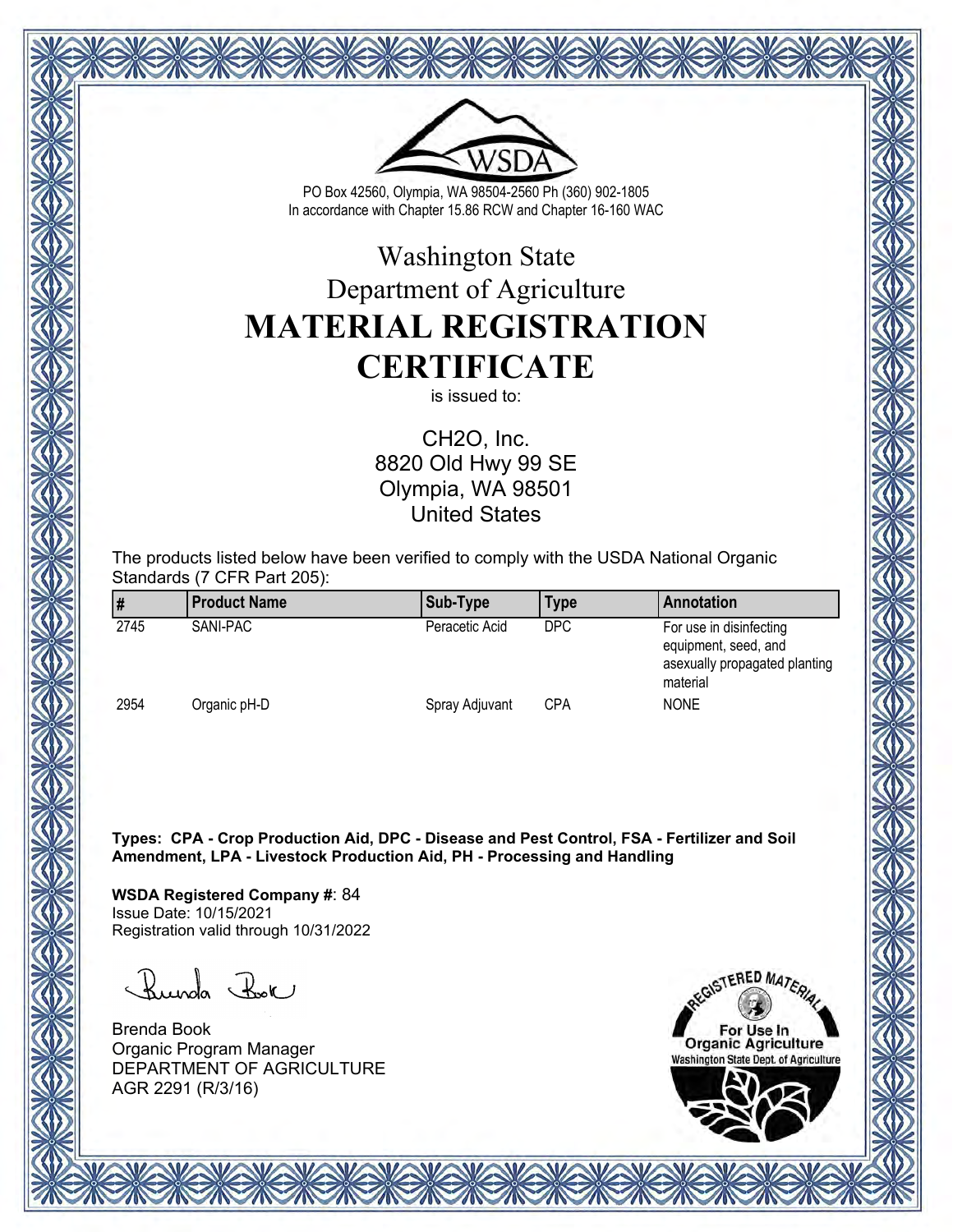

# Washington State Department of Agriculture **MATERIAL REGISTRATION CERTIFICATE**

is issued to:

CH2O, Inc. 8820 Old Hwy 99 SE Olympia, WA 98501 United States

The products listed below have been verified to comply with the USDA National Organic Standards (7 CFR Part 205):

|      | <b>Product Name</b> | Sub-Type                             | Type | Annotation                                                                                                                                                                                                    |
|------|---------------------|--------------------------------------|------|---------------------------------------------------------------------------------------------------------------------------------------------------------------------------------------------------------------|
| 3108 | IVR-SAN 25          | <b>Chlorine Dioxide</b><br>Generator | PH   | Must be used for the<br>generation of chlorine dioxide<br>only. Residual chlorine levels<br>in the water shall not exceed<br>the maximum residual<br>disinfectant limit under the<br>Safe Drinking Water Act. |
| 3169 | <b>Color Guard</b>  | Citric Acid                          | CPA  | <b>NONE</b>                                                                                                                                                                                                   |

**Types: CPA - Crop Production Aid, DPC - Disease and Pest Control, FSA - Fertilizer and Soil Amendment, LPA - Livestock Production Aid, PH - Processing and Handling**

**WSDA Registered Company #**: 84 Issue Date: 10/15/2021 Registration valid through 10/31/2022

Runda Rok

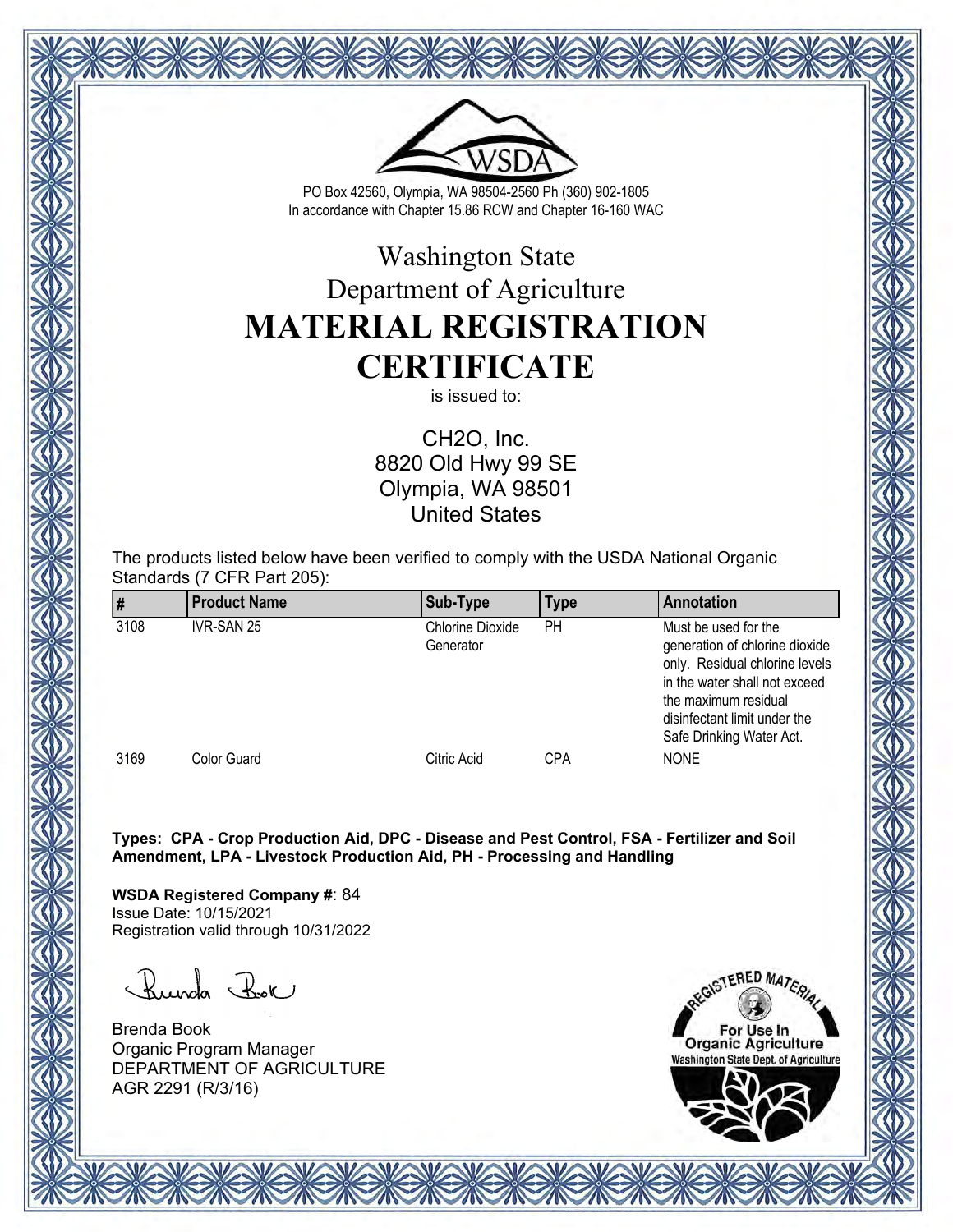

# Washington State Department of Agriculture **MATERIAL REGISTRATION CERTIFICATE**

is issued to:

CH2O, Inc. 8820 Old Hwy 99 SE Olympia, WA 98501 United States

The products listed below have been verified to comply with the USDA National Organic Standards (7 CFR Part 205):

|      | <b>Product Name</b> | Sub-Type                             | Type       | Annotation                                                                                                                                                                                                    |
|------|---------------------|--------------------------------------|------------|---------------------------------------------------------------------------------------------------------------------------------------------------------------------------------------------------------------|
| 3217 | Clean Finish        | <b>Chlorine Dioxide</b><br>Generator | <b>CPA</b> | Must be used for the<br>generation of chlorine dioxide<br>only. Residual chlorine levels<br>in the water shall not exceed<br>the maximum residual<br>disinfectant limit under the<br>Safe Drinking Water Act. |
| 3218 | Organic pH-D        | Citric Acid                          | PН         | <b>NONE</b>                                                                                                                                                                                                   |

**Types: CPA - Crop Production Aid, DPC - Disease and Pest Control, FSA - Fertilizer and Soil Amendment, LPA - Livestock Production Aid, PH - Processing and Handling**

**WSDA Registered Company #**: 84 Issue Date: 10/15/2021 Registration valid through 10/31/2022

Runda Rok

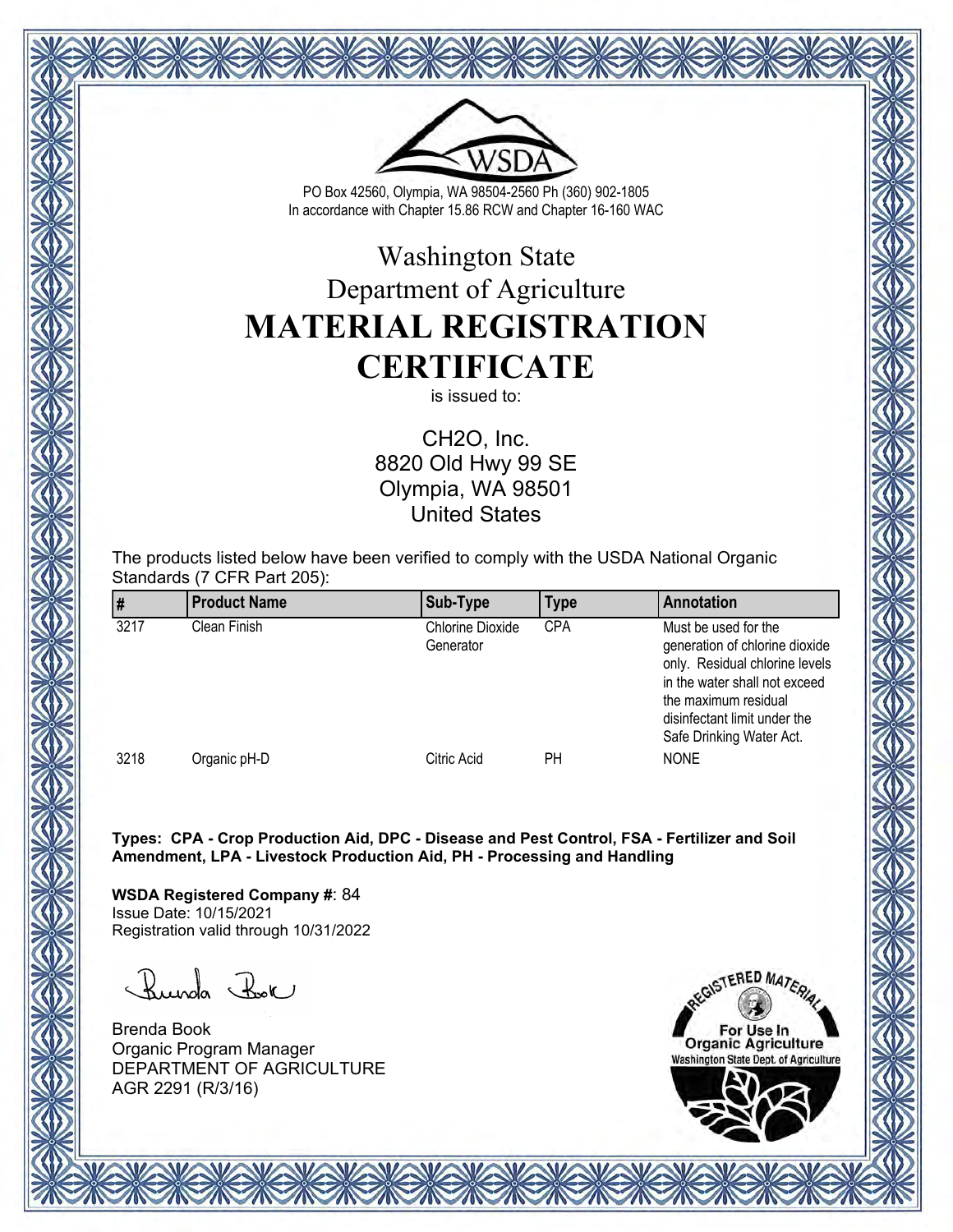

# Washington State Department of Agriculture **MATERIAL REGISTRATION CERTIFICATE**

is issued to:

CH2O, Inc. 8820 Old Hwy 99 SE Olympia, WA 98501 United States

The products listed below have been verified to comply with the USDA National Organic Standards (7 CFR Part 205):

|      | <b>Product Name</b> | Sub-Type                             | Type | Annotation                                                                                                                                        |
|------|---------------------|--------------------------------------|------|---------------------------------------------------------------------------------------------------------------------------------------------------|
| 3219 | Agua-Clear 15       | <b>Chlorine Dioxide</b><br>Generator | PН   | Must be used for the<br>generation of chlorine dioxide<br>only. Residual chlorine levels<br>in the water shall not exceed<br>the maximum residual |

**Types: CPA - Crop Production Aid, DPC - Disease and Pest Control, FSA - Fertilizer and Soil Amendment, LPA - Livestock Production Aid, PH - Processing and Handling**

**WSDA Registered Company #**: 84 Issue Date: 10/15/2021 Registration valid through 10/31/2022

Runda Rok

Brenda Book Organic Program Manager DEPARTMENT OF AGRICULTURE AGR 2291 (R/3/16)



disinfectant limit under the Safe Drinking Water Act.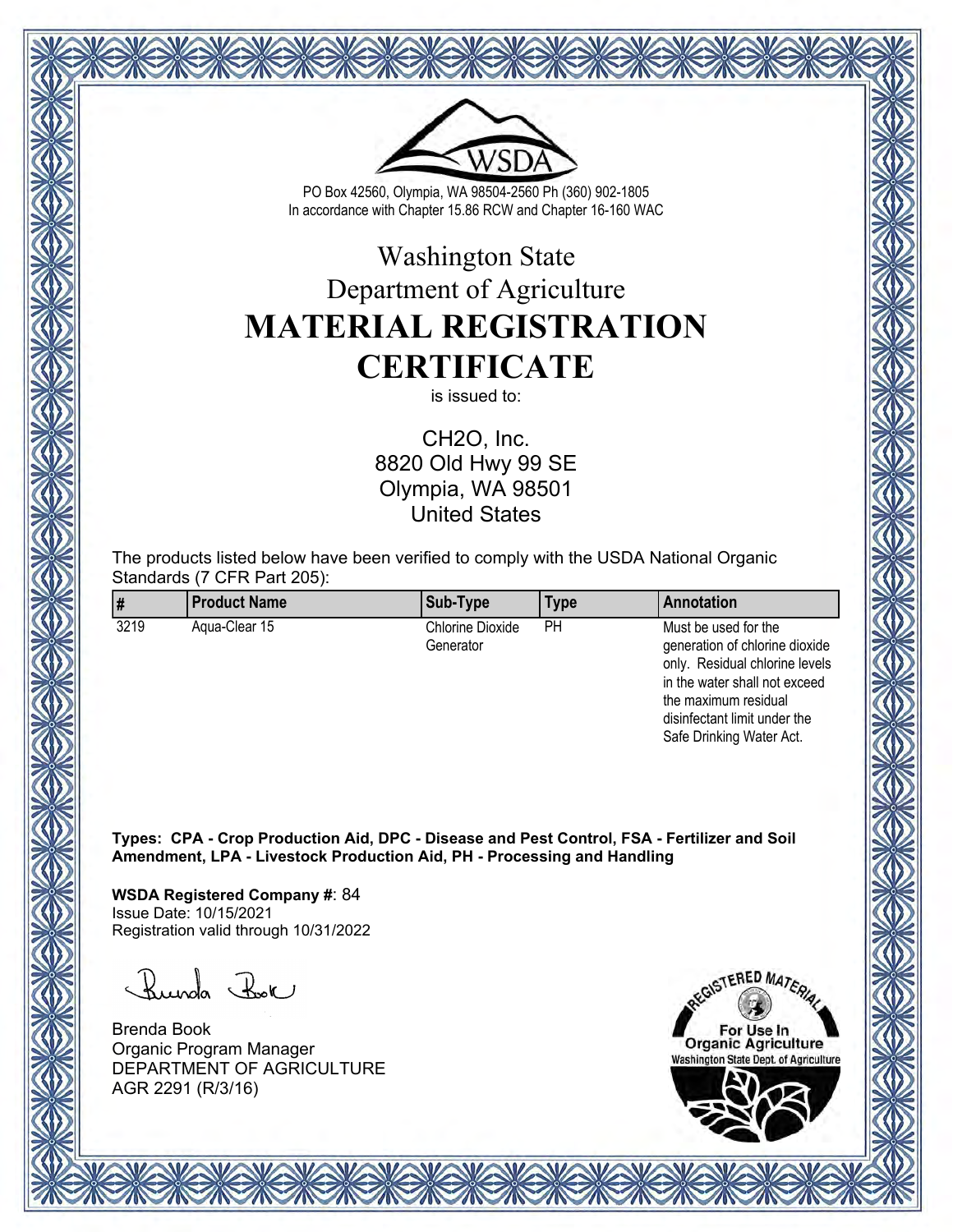

# Washington State Department of Agriculture **MATERIAL REGISTRATION CERTIFICATE**

is issued to:

CH2O, Inc. 8820 Old Hwy 99 SE Olympia, WA 98501 United States

The products listed below have been verified to comply with the USDA National Organic Standards (7 CFR Part 205):

|      | <b>Product Name</b> | Sub-Type                 | Type       | Annotation                                                                                                                                                                                                    |
|------|---------------------|--------------------------|------------|---------------------------------------------------------------------------------------------------------------------------------------------------------------------------------------------------------------|
| 3225 | IVR-SAN 7.5         | <b>Chlorine Material</b> | <b>CPA</b> | Must be used for the<br>generation of chlorine dioxide<br>only. Residual chlorine levels<br>in the water shall not exceed<br>the maximum residual<br>disinfectant limit under the<br>Safe Drinking Water Act. |

**Types: CPA - Crop Production Aid, DPC - Disease and Pest Control, FSA - Fertilizer and Soil Amendment, LPA - Livestock Production Aid, PH - Processing and Handling**

**WSDA Registered Company #**: 84 Issue Date: 10/15/2021 Registration valid through 10/31/2022

Runda Rok

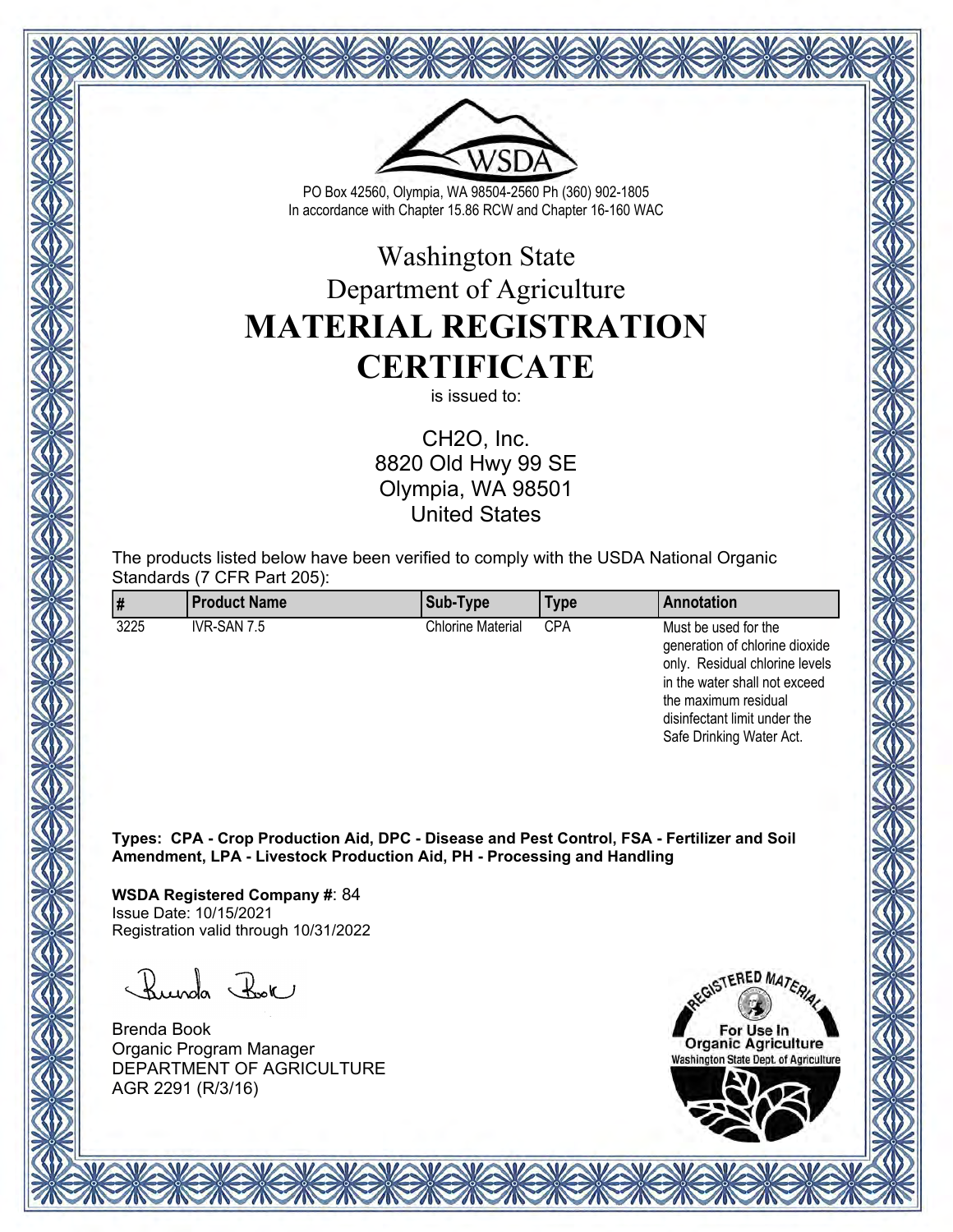

# Washington State Department of Agriculture **MATERIAL REGISTRATION CERTIFICATE**

is issued to:

CH2O, Inc. 8820 Old Hwy 99 SE Olympia, WA 98501 United States

The products listed below have been verified to comply with the USDA National Organic Standards (7 CFR Part 205):

| ∥#   | <b>Product Name</b> | Sub-Type                             | Type | Annotation                                                                                                                |
|------|---------------------|--------------------------------------|------|---------------------------------------------------------------------------------------------------------------------------|
| 3287 | Adiuvant H          | <b>Chlorine Dioxide</b><br>Activator | CPA  | Must be used for the<br>generation of chlorine dioxide<br>only. Residual chlorine levels<br>in the water shall not exceed |

**Types: CPA - Crop Production Aid, DPC - Disease and Pest Control, FSA - Fertilizer and Soil Amendment, LPA - Livestock Production Aid, PH - Processing and Handling**

**WSDA Registered Company #**: 84 Issue Date: 10/15/2021 Registration valid through 10/31/2022

Runda Rok

Brenda Book Organic Program Manager DEPARTMENT OF AGRICULTURE AGR 2291 (R/3/16)

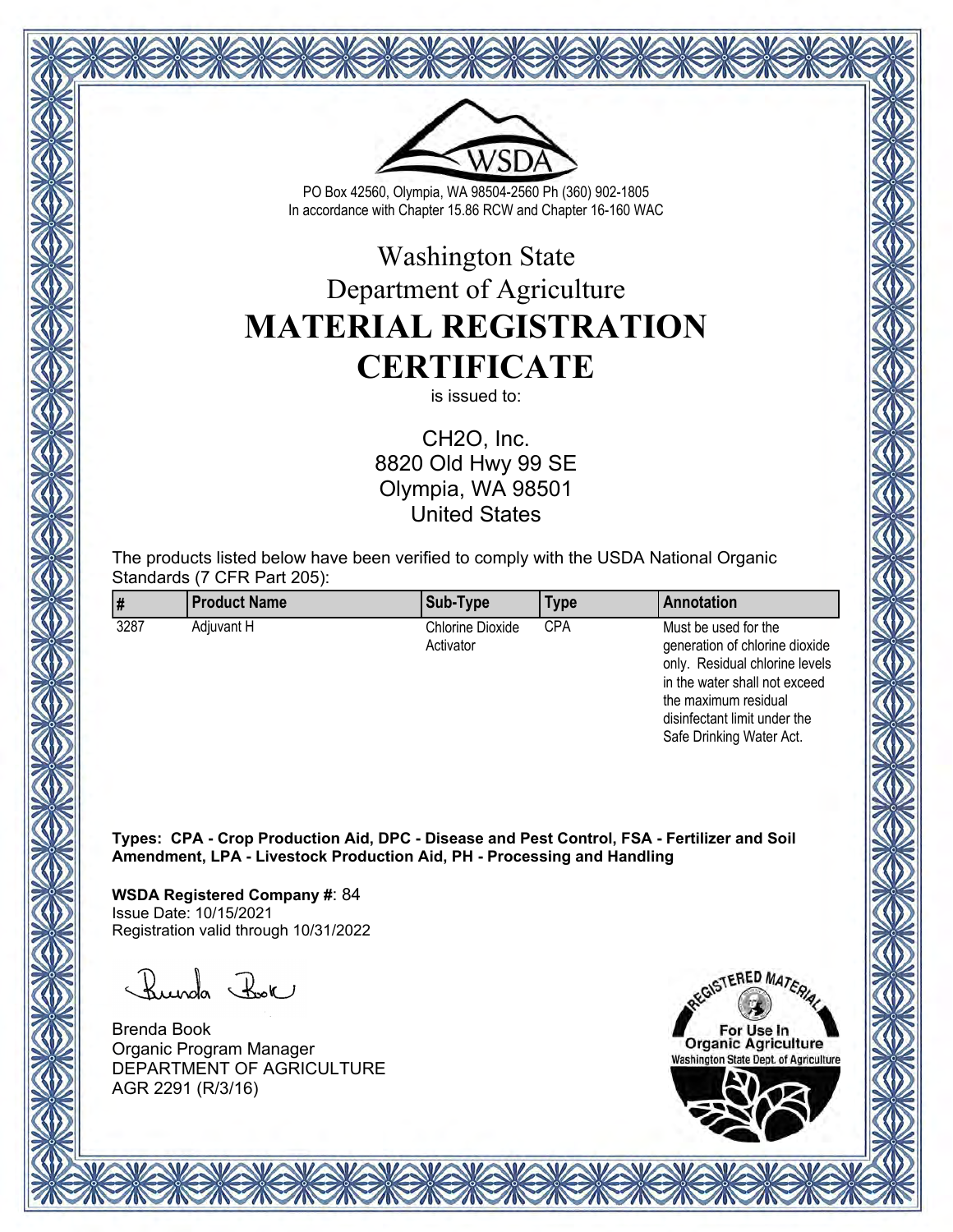

# Washington State Department of Agriculture **MATERIAL REGISTRATION CERTIFICATE**

is issued to:

CH2O, Inc. 8820 Old Hwy 99 SE Olympia, WA 98501 United States

The products listed below have been verified to comply with the USDA National Organic Standards (7 CFR Part 205):

| ∥#   | <b>Product Name</b> | Sub-Type                             | Type | Annotation                                                                                                                |
|------|---------------------|--------------------------------------|------|---------------------------------------------------------------------------------------------------------------------------|
| 3288 | <b>Adiuvant CH</b>  | <b>Chlorine Dioxide</b><br>Activator | CPA  | Must be used for the<br>generation of chlorine dioxide<br>only. Residual chlorine levels<br>in the water shall not exceed |

**Types: CPA - Crop Production Aid, DPC - Disease and Pest Control, FSA - Fertilizer and Soil Amendment, LPA - Livestock Production Aid, PH - Processing and Handling**

**WSDA Registered Company #**: 84 Issue Date: 10/15/2021 Registration valid through 10/31/2022

Runda Rok

Brenda Book Organic Program Manager DEPARTMENT OF AGRICULTURE AGR 2291 (R/3/16)